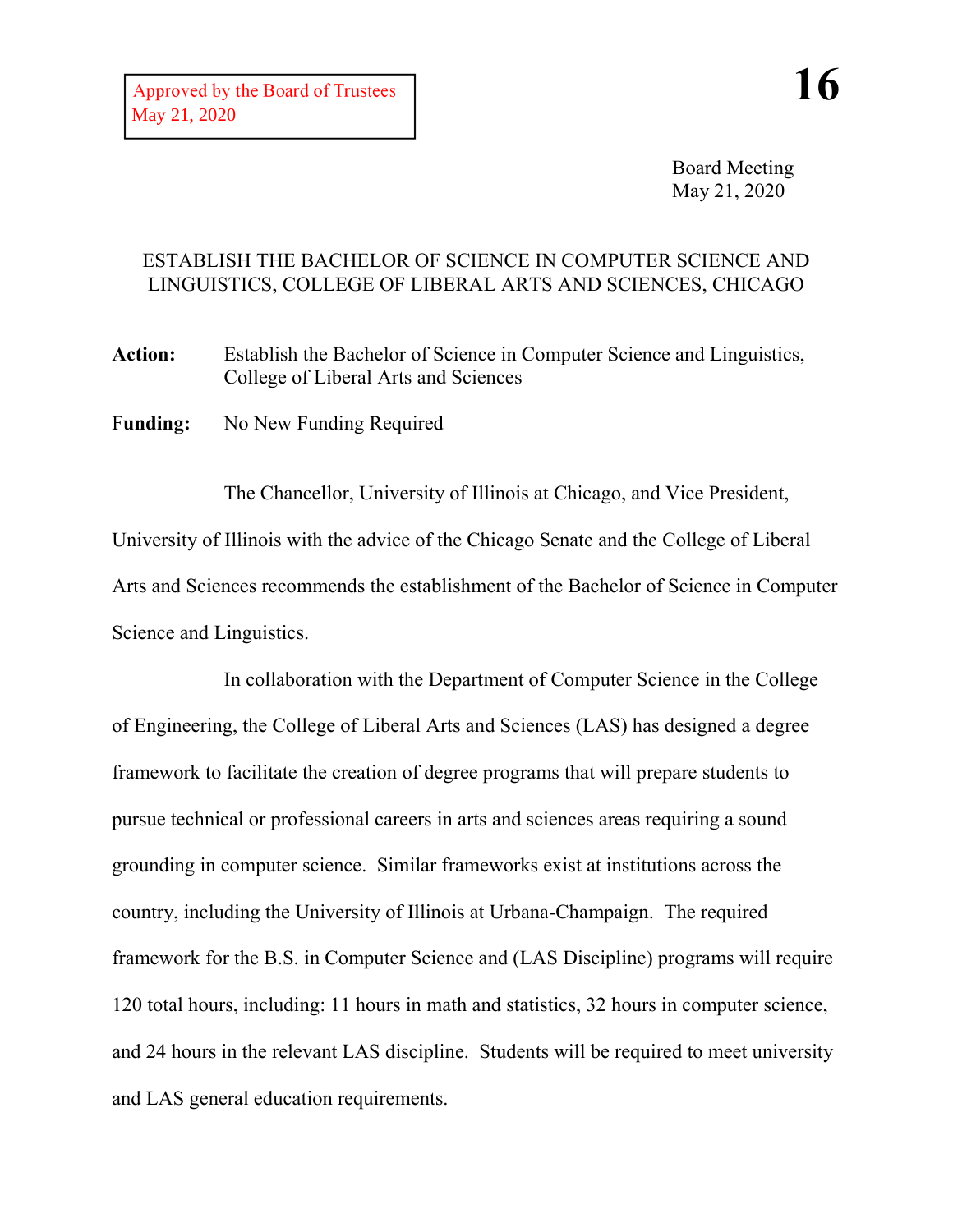The B.S. in Computer Science and Linguistics responds to increasing demand for computational skills in various disciplines that include an aspect of language (e.g., speech recognition and synthesis, machine-human interaction, social network analysis) or more direct work with language analysis using computational tools (e.g., documentation of indigenous languages, language learning apps, health care communication). Presently, UIC students interested in fields that combine aspects of computation and language only have the option of pursuing the Minor in Linguistics to complement their computer science training.

In order to be considered for admission to the B.S. in Computer Science and Linguistics, students must have a grade of at least a C in MATH 180: Calculus I and CS 111: Program Design I, an average math/science grade point average of a 2.5/4.0, and a grade of at least a B in LING 150: Introduction to the Study of Language. The colleges anticipate the first cohort of students in the program will be current computer science students who have already demonstrated an interest in this specialty. They anticipate that 75 students will be enrolled once the degree is fully implemented.

The degree draws from existing faculty and curricular strengths in linguistic structure, modeling, discourse processing, and the application of linguistics in real world situations. The core is largely comprised of existing courses. Only four new linguistics courses (three in the core and one selective) were created for the program, and may also be completed by students in the Minor in Linguistics. Current faculty in Computer Science and Linguistics are adequate to support the program. In addition, linguists from among the faculty in the Department of Hispanic and Italian Studies will teach courses in

2